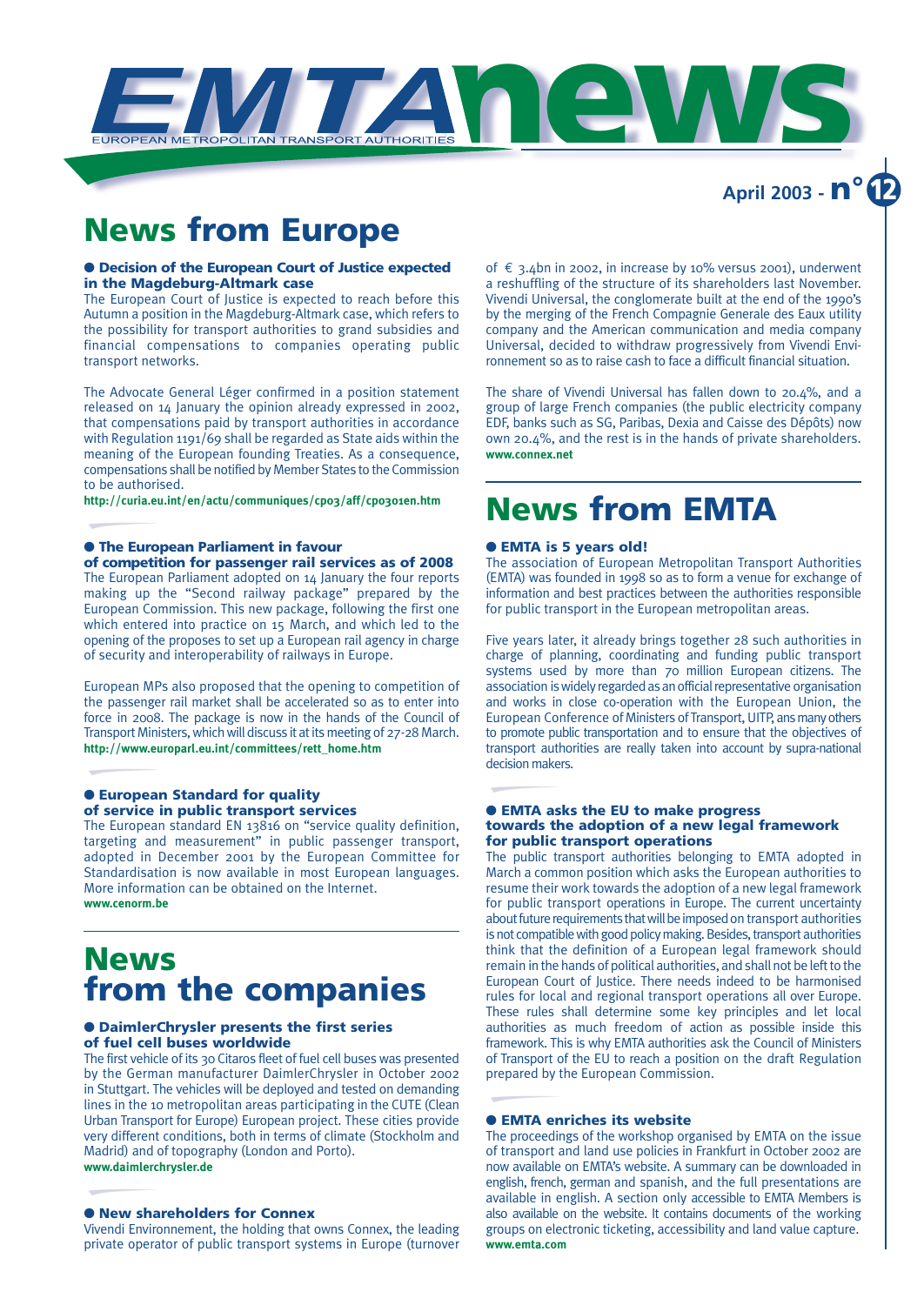### **News from the cities**

● **BRUSSELS: launch of the first night bus and mandatory access by the front door to two bus routes** STIB, the company operating the public transport systems in Brussels, launched on 21<sup>st</sup> March the first night bus line. This route, which operates on Friday nights, provides a service every half an hour from 0.30 to 3 am. The line links the city centre with the south-eastern part of the city, where is located the university of Brussels. The ticket costs  $\epsilon_3$ .

Besides, so as to fight against increasing levels of fraud on bus services, it has been decided to re-introduce access by the front door to two bus routes, including one serving the airport. This procedure had been given up in 1980. **www.stib.irisnet.be**

#### ● **FRANKFURT: better and more accessible information for users of public transport systems**

RMV, the public transport authority of the Frankfurt region (5 million people), now provides the population with 10 mobility centres in co-operation with local authorities, where people can get information, advice, and buy tickets for the RMV public transport systems. These mobility centres also provide their visitors with Internet services enabling to get information about tourism, car rental, car sharing, parking facilities, hotel reservations, etc.

The last such information centre was opened in 2002 in a large shopping mall in Wiesbaden, one of the main cities making up the metro-politan area. It is managed jointly by RMV and ESWE, the transport company of Wiesbaden.

Besides, RMV set up in March 2003 a text – only version of the electronic journey planner available on its website. This new facility, which can be easily found on the homepage of RMV's website with its contrasted yellow colour, was devised in accordance with the guidelines issued by the World Wide Web Consortium aiming to create a fully accessible Internet. It can be noticed that RMV's website receives 4 million visitors each month (three times as much as one year ago). **www.rmv.de** 

**www.w3.org/wai**

#### ● **Enlarged territory for the regional transport authority in HAMBURG**

The Hamburger Verkehrsverbund (HVV), the regional transport authority for Hamburg, the second largest German metropolitan area, was created in 1965 as a group of public transport companies. It was reorganised and turned into a real public transport authority in 1996, bringing together the Länder (Regions) of Hamburg, Schleswig-Holstein and Nieder-Sachsen, as well as some local authorities.

It was decided to enlarge the territory of HVV in December 2002 following the decision of four local authorities from the Schleswig Hostein region to join the authority. As a result, HVV now covers an area of 5,600 km<sup>2</sup>, and serves 3 million people, who now all have access to the integrated public transport network and fare system.

The HVV tarif system consists in five concentrical rings centred on Hamburg, which are in turn divided in small tarif zones. The enlargement was devised in a way that most passengers would benefit from the new integrated fare structure, or would at least not have to pay more for their trips. The cost of introduction of the extended fare integration is estimated at  $\epsilon$  2.5 million a year. This charge will be funded by compensations from the new members of HVV so that companies don't lose revenues in the process. HVV now co-ordinates the activities of 26 transport companies, which carry 512 million passengers yearly.

It reckons that the integrated fare structure might lead to an increase of the number of passengers carried by 2% per annum during the next years. **www.hvv.de**

#### ● **Green light of the population for a new underground line in LAUSANNE**

The inhabitants of the Swiss canton of Vaud (population of 600,000 inhabitants) approved in November 2002 by a 62% majority a referendum proposing to build a new underground line in Lausanne, its capital city. This 6-km long, fully automatic line will link in 2007 the area of Ouchy on the banks of the Geneva Lake, to the rest of the city. The line will have 14 stations and the average slope in the tunnel will reach 5.7%.

The cost of the new infrastructure, estimated at €420m, will be shared between the canton  $(\epsilon$  300m), the city of Lausanne and the Swiss federal government. **http://www.vd.ch/**

#### ● **LONDON: traffic down by 20% in Central London and bus patronage up by 15% one month after introduction of congestion charging**

Congestion charging started on 17th February in London (see *EMTA News* n°8), and the first results one month later seem encouraging. Traffic levels inside the zone seem to stabilise at around 20% less than in traditional working days. Preliminary data suggest that there is little diverted traffic on roads beyond the Inner Ring Road, and that traffic speeds have doubled in the charging zone (from 15 up to 32 km/h for private cars).

As a consequence of this light traffic level, bus commercial speeds have increased by an average 15% in the morning peak (from 10.4 to 12 km/h), attracting 10% more

passengers. In the morning peak hour alone, 6,000 more passengers now use buses.

An average 100,000 car drivers pay the daily charge, which amounts to £5 ( $\epsilon$ 7.5) between 7 am and 6.30 pm, with a reduction of 90% for the residents of the area concerned (22,000 residents benefited from this discounted rate). 100,000 Blue Badge holders (disabled people) are eligible to a 100% discount.

The charge must be paid before midnight in the day when the car has been used in the charging zone, and payment can be made by mobile phone text messaging (15% of all payments during the first four weeks), on the Internet (www.cclondon.com got 16% of payments), by telephone (28%), and in more than 1,500 retail shops in Greater London and 9,000 retail outlets in the whole country (36%). Payment can be made in advance for daily, weekly, monthly and yearly charges.

The system is monitored by 800 cameras at the entrance and inside the charging zone, and car number plates are compared automatically with the database of people who have paid the charge. Around 15,000 penalty charge notices of £80 each (€120) were issued during the fourth week of the scheme, representing about 3% of fraud. A recent survey has shown that 50% of Londoners are in favour of the congestion charge, and only 5% of companies think that the charge will have a negative effect on their business.

The yearly cost of operation of the whole system is expected to reach € 100m, for total revenues of  $\epsilon$  500m. Over the first four weeks, revenues reached  $\epsilon$  14m. **www.tfl.gov.uk**

#### ● **New step towards enhanced fare integration and better air quality thanks to bus lanes in PARIS**

STIF, the public transport authority of the Paris-Ile-de-France region (11 million inhabitants), launched in January a new ticket, called "Ticket T", that will be accepted by the 80 transport companies operating services in the region, including RATP and SNCF, as is already the case for season passes.

This ticket, sold  $\epsilon$  1.30, aims at occasional travellers, and is valid for a single trip on any transport mode (heavy rail, metro, tramway, or bus).

At the same time, the city of Paris released the results of a survey carried out in the context of the European research programme Heaven, which monitors the impact of road traffic on air pollution and noise in 6 metropolitan areas (Berlin, Leicester, Prague, Rome, Rotterdam, Paris). It appears that the concentration of polluting emissions has been reduced in a significant way (up to 19%) in the streets where protected bus lanes have been built by the municipality. **www.stif-idf.fr**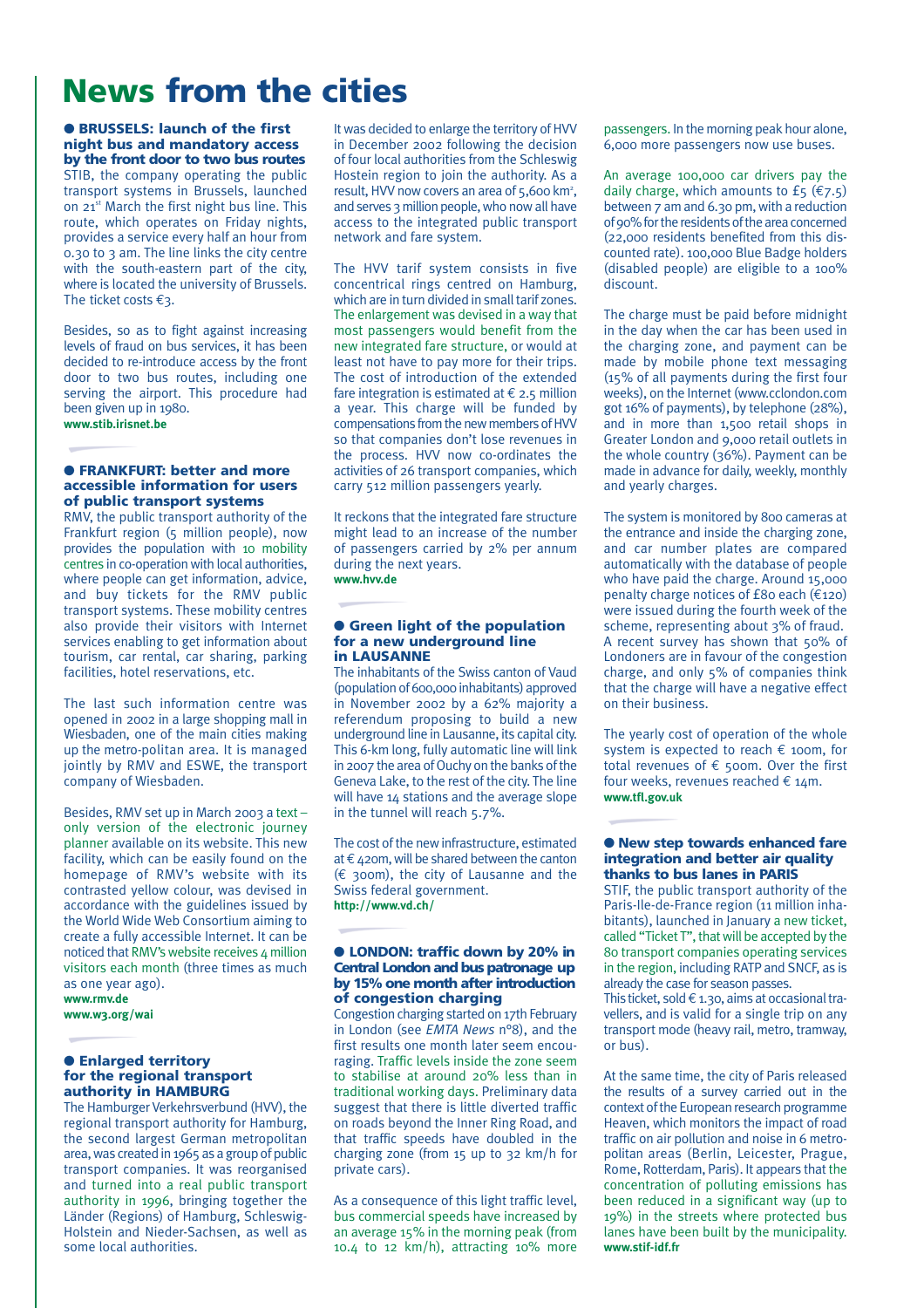● **11 years of bus suburban transport in PRAGUE – 10 years of ROPID – Prague transit authority**

Suburban bus lines have been a part of Prague integrated transport (PIT) for 11 years. The dynamic evolution in the quantity of fare revenues and passengers volume by the suburban lines continued also in 2002.

At the present time, in February 2003, 13 operators operate 131 suburban lines. The total 3,591 connections carry almost 120,000 passengers in a typical working day. The longest line (n°381) has a length of 55 km and terminates 40 km from Prague city boundary (in Suchdol, in the fifth outside fare zone). During the last state timetable change term (15.12.2002) new areas to the north of Prague joined the PIT territory. Thus, better services can be provided to the passengers from the huge territory of the region of Middle Bohemia.

Suburban bus lines provide uniform regional bus system based on preference of backbone rail transport, and, last but not least, solve problems with commuting of employees, retired and disabled people without private cars, with the transport to schools, offices and doctors. Suburban bus lines also protect the center of the agglomeration (Prague city) from pollution, increasing of individual transport density and traffic jams.

The development of the new suburban lines is made possible thanks to favourable ratio of fare revenues towards public subsidies. While fare revenues reach only 25 % out of the total cost of operations of public transport systems in Prague city, suburban buses have 75% covering of their own costs (in the outside fare zones). This fact is based on the choice of the operators, limited fixed payment per kilometre (according to timetables range) and on the controlled entrance at the boarding place (entrance at first door only, driver check or sell the tickets). Before this organizational measure, fraud reached 17.7%, and in 2002, this rate fell down to only 3.5% of passengers.

Despite of the positive aspects it must be acknowledged that some lines aren't effective. The system has problem with its own fast expansion and the readiness of the municipalities, Prague city and Central Bohemia authorities to share the subsidies and costs – this play the key role for the functioning and efficiency of the whole suburban bus system. **www.ropid.cz**

#### ● **New start for the metro of SEVILLA**

The project of building a metro network in Sevilla, the capital city of Andalucia and fourth largest Spanish metropolitan area (1 million inhabitants) was first mentioned in the 1960's, when the municipality came to the conclusion that the surface transportation systems could not cope with the fast growing population and congestion of the city. A law of 1975 launched the procedures to build three lines, and construction works started in 1978. In 1983, however, all the works were stopped after a survey had concluded that the metro network would not be profitable because of the insufficient patronage expected. Nothing happened during 15 years, and even the International Exhibition of 1992 didn't bring any change to this stalemate.

In 1999, minds finally changed and a new company, Metro de Sevilla, was set up so as to relaunch the project. A network of  $4$  routes totalling 54 km was devised. Tunnels built in the 1970's have been examined and a tendering procedure was organised for the building and the operation of the first route in the context of a 35-year concession contract. Three international consortiums bidded for the contract, which was granted to a consortium made of Dragados and Sacyr. Construction works for the first line of 18.9 km, that will link the south-eastern suburbs with the western part of the metropolitan area, will start in June 2003. Operations are expected for 2005.

The total cost of the first line shall amount to € 430m, 250m of which will be borrowed from the European Investment Bank. The rest will be brought by the county and the municipalities served.

**www.consorciotransportes-sevilla.com**

#### ● **STUTTGART: 12 years of success for the Taxi-Ruf service**

The Taxi-Ruf service was launched in 1991 as an experimental service by SSB, the company operating the bus and tramway routes in the German metropolitan area of Stuttgart (1 million inhabitants in the catchment area) so as to provide additional comfort for passengers whose destination cannot be reached easily by regular public transport networks. It consists in the possibility for passengers of public transport to ask every day after 8 pm the driver of the vehicle to call a taxi to one of the 35 stations possible. In most cases, the passenger doesn't wait for the taxi which is already present at the station upon arrival. After one successful year of experimentation, it was decided that the service would become permanent. It is now used by an average 150 persons every month.

Moreover, so as to take into account the security of female passengers travelling alone at night, SSB introduced in 1996 a specific version of the Taxi-Ruf called Frauen-Nacht-Taxi (Women-Night-Taxi). With this new service, women who take a taxi alone at night after public transport receive a €3 grant by SSB. An average 250 women use the service every month. Most taxis are ordered on Friday and Saturday nights, between midnight and the last public transport service.

Lastly, all SBB buses provide stop on demand after 9 pm so as to reduce walking distances for passengers at night. **www.ssb-ag.de** 

#### ● **New night network and high level of passenger satisfaction in ZURICH**

ZVV, the regional public transport authority of the Canton of Zurich (1.2 million inhabitants), inaugurated on 15 December 2002 a new night network of public transport services. This network consists in 4 railway lines (S- Bahn) and 32 bus routes serving 80% of the municipalities of the canton of Zurich on Friday and Saturday nights. Passengers using night services need to buy a supplementary ticket sold at the price of 5 CHF ( $\epsilon$ 3.4).

One month after the start of operations, 25,000 passengers had already been carried, that is to say three times more than the number of people who used the previous night bus services. The majority of passengers are young people.

ZVV carries out every 2 years a survey of the satisfaction of passengers with the public transport networks. The results for 2002 showed an increase in levels of satisfaction, the average grade reaching 74 out of 100, vs 73 in the previous survey (2000). Items like reliability, information, price and management of complaints have seen strong improvements. The setting up of an information centre for passengers (ZVV Contact) shall help to better listen to the problems encountered by passengers and bring answers to them. **www.zvv.ch**

### **News from other continents**

#### ● **First tramway line is being built in JERUSALEM**

So as to cope with the increasing mobility needs of its population (700,000 inhabitants today, 1 million expected in 2020), the municipality of Jerusalem has decided to build a tramway network comprising eight routes  $h\nu$  2020.

Works have started for the first route, that will link the northern suburbs to the western part of the metropolitan area through the city centre within fours years.

The line will have a total length of 13.3 km, and more than 40 million passengers are expected annually. 23 trams of 70 m long each will be used to serve the line.

The tramway will have priority at traffic lights, and its low-floor vehicles will provide easy access. The French operator Connex has been selected in a tendering procedure organised by the municipality to build and operate the route for 30 years. The total cost of the line will amount to around  $\epsilon$  400m.

Most of the centre will be closed to car traffic once the tramway starts operations.